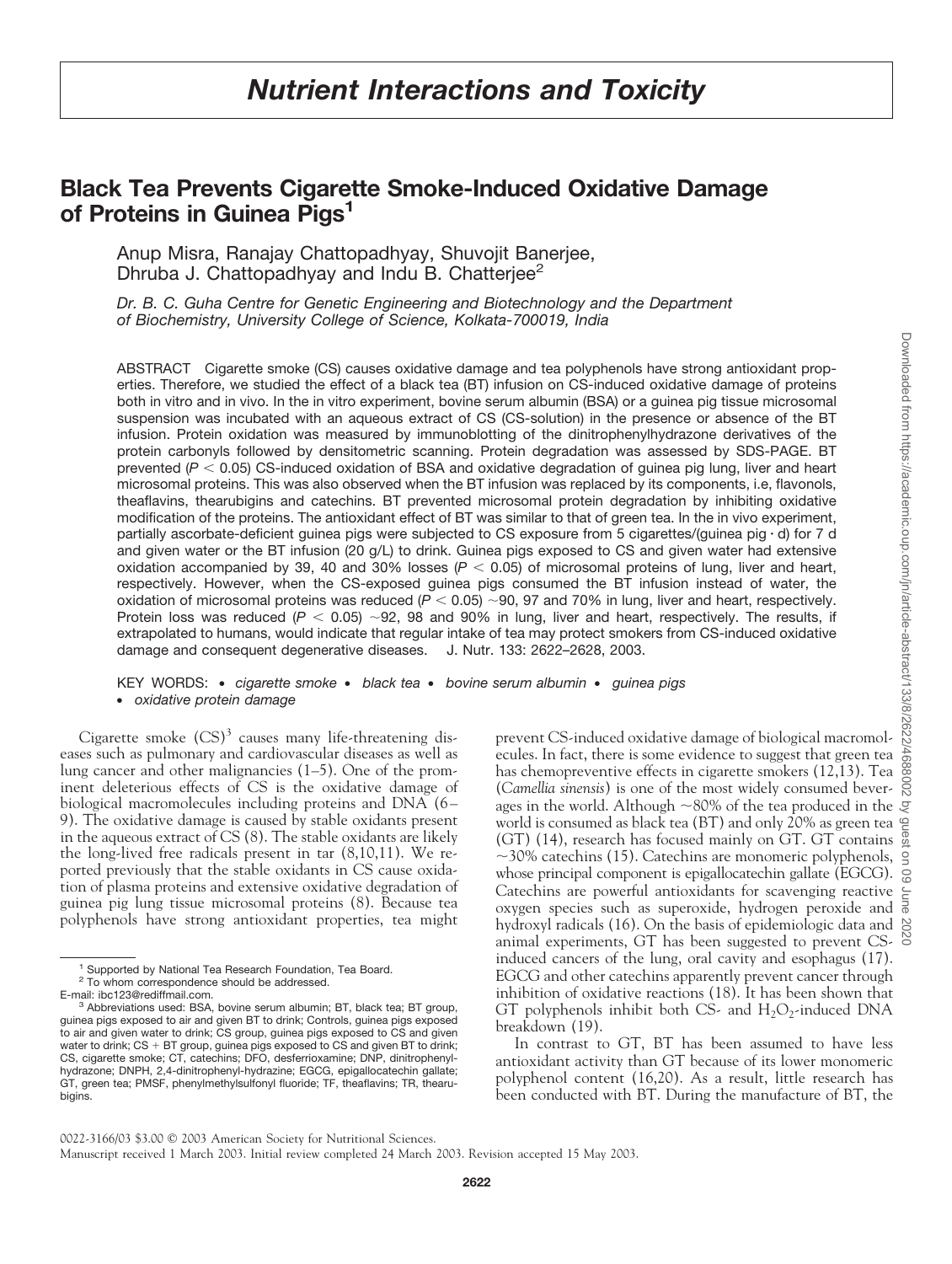green tea catechins undergo oxidation by polyphenol oxidase to form the complex condensation products theaflavins (TF) and thearubigins (TR), by a process commonly known as "fermentation." TF are a mixture of TF and TF-gallates. However, TR are more complex oligomeric flavonols; they vary greatly in molecular weight, ranging from 1 to 40 kDa (15). The contents of TF and TR vary with the species of tea and the process of "fermentation." Nevertheless, TR are the most abundant phenolic fractions in BT. BT contains  $\sim$  1–4% TF, 10–20% TR and catechins (CT) (15,20). There are contradictory reports concerning the comparative beneficial effects of GT and BT with particular reference to chemoprevention (21,22). Others indicate that TF in BT and CT in GT are equally effective antioxidants (18,23–28). In one study, the extracts from BT scavenged hydrogen peroxide more potently than those from GT (29).

Previously we and others reported that oxidative modification of proteins by stable oxidants of CS introduces carbonyl groups into the side-chain amino acids (6,8,9,11). The formation of the carbonyl groups can be measured spectrophotometrically after they are converted into dinitrophenylhydrazone (DNP) derivatives by reaction with 2,4-dinitrophenylhydrazine (DNPH) (6,30). However, the quantification of the preventive effect of BT on CS-induced oxidation of proteins by spectrophotometric assay of the DNP derivative was incorrect because BT interacts with proteins and the product of that interaction absorbs at 360–390 nm, the wavelength at which the DNP derivative is measured. In this paper we used immunoblotting and densitometric scanning to measure the preventive effect of black tea and its components on the CS-induced oxidative damage of proteins.

### **MATERIALS AND METHODS**

*Reagents.* Unless otherwise specified, CTC black tea was used. The source of both black and green teas was West Bengal Tea Development, Kolkata, India. CT, EGCG, bovine serum albumin (BSA) and tea extract were purchased from Sigma Chemical, St. Louis, MO. A tea extract containing  ${\sim}80\%$  TF was used as the source of TF. TR was prepared by the method described below. All other chemicals were of analytical grade.

**Preparation of the tea infusion.** Black or green tea (1 g) was added to 10 mL of boiling water, brewed for 5 min, cooled to room temperature and filtered. The filtrate was designated as the BT or GT infusion.

*Measurement of theaflavins and catechins in BT.* Diluted samples of the BT infusion were analyzed by HPLC in a Shimadzu instrument (Kyoto, Japan) consisting of a SPD-10A VP UV-Vis detector, LC-10A VP dual pump systems, attached to a chromatopac C-R6A. Individual polyphenols were used as standards. A Lichrospher 100 RP-18 encapped (5  $\mu$ m; 250 mm  $\times$  4 mm) column (Merck, Darmstadt, Germany) was used. CT and TF were detected at 270 nm using a binary gradient cycle as described by Lee et al. (15).

*Preparation of the polyphenol-free BT infusion.* The BT infusion as prepared above (100 g/L) was treated twice with polyvinylpolypyrolidone (30 g/L of infusion) until the filtrate was a faint yellow color. The filtrate was then passed through a bed of activated charcoal to remove the residual polyphenols as well as other low-molecularweight components. The effluent from the charcoal bed was adjusted to the original volume. It was practically colorless and did not absorb at 270 nm.

*Preparation of TR.* TR were isolated from BT following a combination of methods of Subramanian et al. (31) and Hara (32). BT (6 g) was boiled in 50 mL sodium acetate (10 mmol/L, pH 5.0) for 10 min, cooled and filtered. The filtrate was extracted successively with equal volumes of chloroform, methyl isobutyl ketone and ethyl acetate. The organic layers were discarded and the aqueous layer was extracted with butanol followed by lyophilization. The residual dark orange powder constituted the TR; its content was measured spectrophotometrically at 270 nm (31) as described below.

*Measurement of TR in BT.* Spectroscopic analysis showed that the BT infusion and all the individual polyphenols, TF, TR and CT had  $\lambda_{\text{max}}$  at 270 nm. We calculated the TR content of BT by subtracting the combined A270 due to TF and CT from the A270 of the BT infusion. As stated above, TF and CT in BT were estimated separately by HPLC.

*Preparation of the cigarette smoke solution (CS-solution).* Smoke from an Indian commercial filter-tipped cigarette (74 mm) with a tar content of 22 mg was dissolved in 1 mL phosphate buffer (50 mmol/L), pH 7.4, as described (8). The pH of the yellow-colored solution was adjusted to 7.4 by the addition of sodium hydroxide solution (80  $g/L$ ) followed by filtration through a 0.22- $\mu$ m Millipore filter.

*Experimental designs.* In the in vitro experiment, BSA or guinea pig tissue microsomes were incubated with CS-solution in the presence or absence of the BT infusion. In the in vivo experiment, partially ascorbate-deficient pair-fed guinea pigs were exposed to air or CS and given water or the BT infusion to drink.

*Exposure of guinea pigs to cigarette smoke (CS).* Male shorthair guinea pigs weighing 400–500 g were obtained from a local animal supplier (M/S S. C. Ghosh, Kolkata, India). All animal care procedures met NIH guidelines (33). The guinea pigs were fed an ascorbate-free diet for 7 d to minimize the ascorbate level in plasma and tissues; ascorbate is a potential inhibitor of CS-induced oxidative damage of proteins, which would otherwise counteract the damaging effect of CS (8,9). The diet contained in g/kg: wheat flour, 700; casein, 200; sucrose, 80; USP XVII salt mixture, 10; AOAC vitamin mixture, 10 (34). The guinea pigs were divided into the following experimental groups ( $n = 4$ /group). Control: exposed to air instead of CS and given water to drink; CS: exposed to CS and given water to drink;  $CS + BT:$  exposed to  $CS$  and given the BT infusion (20  $g/L$ ), to drink instead of water; BT: exposed to air and given the BT infusion (20 g/L) to drink. The tea infusion was freshly prepared and replaced every morning and evening;

All guinea pigs were pair-fed individually with respect to a guinea pig in the CS group. The pairs were set up by initial weight. The amounts of food and fluid consumed by the CS group on the previous day were given to the individual guinea pigs of the other groups.

After consuming the ascorbate-free diet for 7 d, the guinea pigs were subjected to air or CS exposure from 5 cigarettes/(guinea pig · d) for another 7 d in a smoke chamber as described (9). The duration of exposure was 1 min for each puff. In the CS-exposed guinea pigs, each guinea pig was given two puffs per cigarette, allowing them a 1-min rest in a smoke-free atmosphere. The gap between exposures was 1 h. This was done to simulate human smoking.

After 7 d of CS/air exposure, both the controls and the CSexposed guinea pigs were deprived of food overnight and killed the next day by diethyl ether asphyxiation. The lung, liver and heart tissues were excised immediately and processed without delay. Oxidative damage of the tissue microsomal proteins, without any further treatment, was assayed by immunoblotting (described below) and SDS-PAGE (8). Protein was estimated by the method of Lowry et al. (35) as described (8).

*Preparation of microsomes.* Portions of the lung, liver and heart from the guinea pigs of each group were pooled, homogenized and microsomes prepared and washed as described (8). The washed microsomes were dispersed in potassium phosphate buffer (50 mmol/L), pH 7.4, so that 1 mL of the dispersion was equivalent to 1 g tissue.

*Incubation system.* The incubation mixture contained BSA (1 mg) or tissue microsomal suspension (equivalent to 1 mg of protein) with or without 50  $\mu$ L of CS-solution (equivalent to one twentieth of a cigarette) in the presence or absence of 50  $\mu$ L of tea infusion (equivalent to 5 mg tea) or its components in a final volume of 200  $\mu$ L potassium phosphate buffer (50 mmol/L), pH 7.4. Incubation was carried out at 37°C with shaking for 1 h or as described. In studies on the interaction of BSA with whole-phase CS, instead of CS-solution, smoke from one cigarette was released directly into 1 mL of potassium phosphate buffer (50 mmol/L), pH 7.4, containing 20 mg BSA as described (8). Fifty microliters of this solution containing 1 mg of the smoke-treated protein was added to  $150 \mu L$  potassium phosphate buffer (50 mmol/L), pH 7.4, to adjust the final incubation volume to 200  $\mu$ L.

In experiments to measure CS-induced oxidation of guinea pig tissue microsomal proteins, phenylmethylsulfonyl fluoride (PMSF)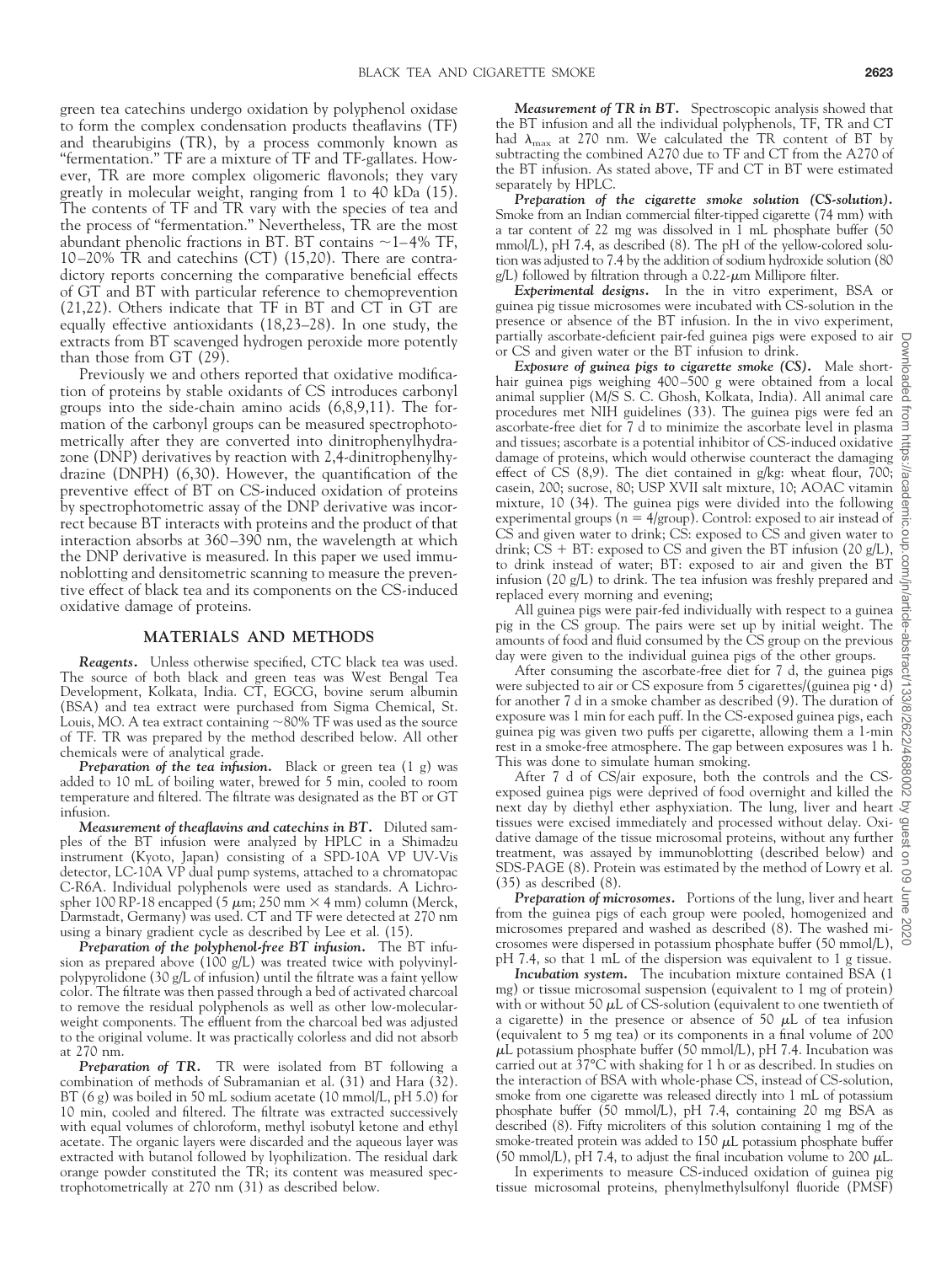and EDTA were added to the incubation mixture to prevent proteolytic degradation of the oxidized proteins (8).

*Production of the DNP derivative of oxidized protein.* After incubation as described above for 1 h, 5  $\mu$ L of the incubation mixture was mixed with 5  $\mu$ L SDS (120 g/L) solution. After 5 min, 10  $\mu$ L of the DNPH solution (10 mmol/L) in HCl (2 mol/L) was added and the reaction was allowed to continue for 25 min followed by the addition of  $5 \mu L$  of neutralizing solution according to the Oxyblot protein oxidation detection kit described below.

*Measurement of protein carbonyl by immunoblotting of the DNP-protein.* Twenty-five microliters of the DNP derivative of BSA or microsomal proteins containing  $25 \mu$ g of protein as described above were separated by SDS-PAGE followed by Western blotting using a polyvinylidene difluoride membrane according to the protocol for the Oxyblot protein oxidation detection kit (Catalog #S7150, Intergen company, New York, NY). The membrane was then incubated with primary antibody, specific to the DNP-moiety. This step was followed by incubation with a secondary antibody conjugated with horseradish peroxidase (goat anti-rabbit IgG) directed against the primary antibody. The membrane was treated with chemiluminescent reagents (luminol and enhancer) and the chemiluminescence was detected by autoradiography. The intensity of the blots produced by autoradiography was quantified by densitometric scanning.

*Measurement of ascorbic acid in BT.* Ascorbic acid was measured by HPLC of samples of the tea infusion in a Shimadzu instrument as described above. The column used was a Lichro CART 250–4 NH2 (Merck). The mobile solvent was a mixture of acetonitrile and potassium dihydrogen phosphate solution (50 mmol/L) at a ratio of 75:25, v/v. The flow rate was 1.5 mL/min. Ascorbic acid was detected at 254 nm with a retention time was 6.1 min and a limit of detection of 500 pg.

*Statistical analysis.* Both in vitro and in vivo experiments were analyzed by two-way ANOVA ( $CS \times BT$ ). The Bonferroni post-hoc test was used when the *F*-values were significant. Differences with *P*-values  $\leq 0.05$  were considered significant.

#### **RESULTS**

*Prevention of CS-induced BSA oxidation by BT and its constituent polyphenols.* Incubation of BSA with CS-solution followed by reaction with DNPH and immunoblotting resulted in extensive formation of the DNP derivative (**Fig. 1**, lane 2), which was a measure of the extent of carbonyl groups produced by oxidation of the side-chain amino acids of BSA. Under similar conditions, the amount of protein carbonyl formed was  $10 \pm 0.5$  nmol, as measured by the formation of the DNP derivative (8). When BSA was incubated with CS-solution in the presence of 50  $\mu$ L of BT, the oxidation of



**FIGURE 1** Immunoblot of the dinitrophenylhydrazone (DNP)-derivatives of bovine serum albumin (BSA) incubated with or without cigarette smoke (CS) in the presence and absence of black tea (BT), its constituent polyphenols and green tea (GT). Lane 1, BSA; lane 2, BSA  $+$  CS; lane 3, BSA  $+$  CS  $+$  BT; lane 4, BSA  $+$  CS  $+$  TF; lane 5,  $BSA + CS + TR$ ; lane 6,  $BSA + CS + CT$ ; lane 7,  $BSA + CS + TF + TR$  $+$  CT; Lane 8, BSA  $+$  CS  $+$  GT. Compared with lane 2, the percentage inhibition by BT was 70 (lane 3); TF, 50 (lane 4); TR, 72 (lane 5); CT, 85 (lane 6);  $TF + TR + CT$ , 100 (lane 7);  $GT$ , 72 (lane 8). *P*-values estimated by two-way ANOVA were  $< 0.0001$  for control and CS-treatment (lanes 1 and 2) and <0.05 for CS-treatment and CS-treatment in the presence of BT (lane 3), TF (lane 4), TR (lane 5), CT (lane 6), TF  $+$  TR  $+$  CT (lane 7) and GT (lane 8);  $n = 4$ . TF, theaflavins; TR, thearubigins; CT, catechins.

protein was inhibited  $\sim 70\%$  (Fig. 1, lane 3), as noted by comparative scanning of the blots. Incubation of BSA with BT alone did not produce any oxidation of protein. The inhibition by BT infusion was not affected by the addition of desferrioxamine (DFO,  $20 \mu \text{mol/L}$ ) to the incubation mixture, indicating that the inhibition was independent of free iron. TF, TR and CT, the principal components of BT, also inhibited CSinduced BSA oxidation. HPLC analysis indicated that 50  $\mu$ L of the BT infusion contained 50  $\mu$ g of TF, which equals  $\sim$ 1 g/100 g of TF in the dry sample of BT used. When instead of 50  $\mu$ L of BT, 50  $\mu$ g of TF was added to the incubation mixture containing 1 mg of BSA and 50  $\mu$ L of CS-solution, the inhibition of BSA oxidation was 50% (Fig. 1, lane 4). The amount of TR in the BT used was 890  $\mu$ g/50  $\mu$ L of the BT infusion ( $\sim$ 17.8 g/100 g). This amount of TR inhibited CSinduced BSA oxidation  $\sim$  72% (Fig. 1, lane 5). HPLC analysis revealed that in addition to TF, 50  $\mu$ L of the BT infusion used contained 300  $\mu$ g of CT (~6%). When used separately, 300  $\mu$ g of CT produced 85% inhibition (Fig. 1, lane 6). Among the polyphenols, CT had the maximum antioxidant effect when used at the level present in BT. However, when used at that same level, TF was the most potential antioxidant for inhibiting CS-induced BSA oxidation. Although 50  $\mu$ g of TF inhibited 50%, 50  $\mu$ g of CT inhibited only 20% and 50  $\mu$ g of TR had little effect. When instead of the BT infusion, a mixture of 50  $\mu$ g of TF, 890  $\mu$ g of TR and 300  $\mu$ g of CT was used, the inhibition of BSA oxidation was almost 100% (Fig. 1, lane 7), which was more than that obtained with the BT infusion. The data indicate that the additive effect of the constituent polyphenols is greater than that present in the BT infusion. The preventive effects of the polyphenols were confirmed by adding the individual polyphenols to a polyphenolfree BT infusion. This infusion alone did not inhibit CSinduced BSA oxidation. When TF, TR and CT, in amounts proportional to their levels in BT as stated above, were added separately and conjointly to the polyphenol-free BT infusion, the polyphenols inhibited CS-induced BSA oxidation similarly to the level of inhibition with individual polyphenols in the absence of the BT infusion. The addition of 50  $\mu$ g of TF, 890  $\mu$ g of TR and 300  $\mu$ g of CT to 50  $\mu$ L polyphenol-free BT infusion produced 47, 70 and 80% inhibition, respectively. When TF, TR and CT were used together, the inhibition was almost 100%. When instead of BT, 50  $\mu$ L of GT infusion was  $\mathcal{Q}$ used, the inhibition of BSA oxidation was 72% (Fig. 1, lane 8). These results demonstrate that although BT contains mostly oxidized and complex condensation products of CT, both BT and GT have similar antioxidant activity against  $\frac{1}{68}$ CS-induced BSA oxidation. The amount of EGCG present in 50  $\mu$ L of GT was 870  $\mu$ g. When 870  $\mu$ g of EGCG was added to the incubation mixture, the inhibition of CS-induced BSA  $\,\mathop{\triangleright}\,$ oxidation was 98%, which was more than that obtained with  $\overline{S}$ the GT infusion. This again indicates that the antioxidant effect of individual polyphenols is greater than that when they are present in the tea infusion. Similar preventive results of BT and GT were obtained when BSA was oxidized by wholephase cigarette smoke instead of CS-solution (data not shown).

The antioxidant effect of BT was similar whether the tea was harvested in summer or autumn. In a separate experiment, tea infusion prepared from orthodox Darjeeling or Assam tea had the same antioxidant effects as those of CTC tea. The inhibition of BSA oxidation by BT was a function of the concentration of the BT infusion. Although 25  $\mu$ L of tea gave 43% protection, 50  $\mu$ L of tea inhibited ~70%, 75  $\mu$ L, 90% and 100  $\mu$ L gave full protection (Fig. 2). With 50  $\mu$ L of tea, the percentage inhibition of BSA oxidation increased with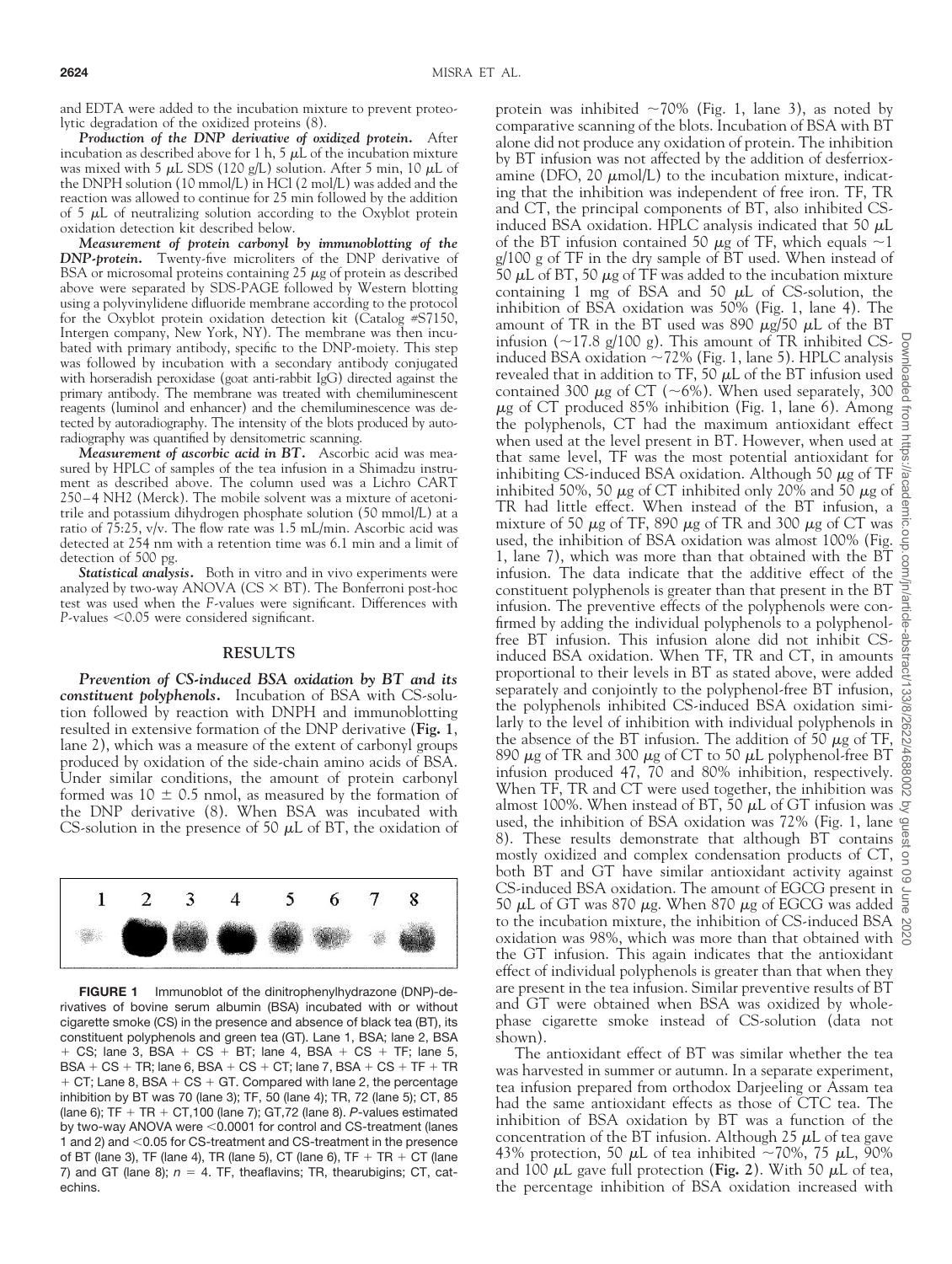

**FIGURE 2** Protection of cigarette smoke (CS)-induced bovine serum albumin (BSA) oxidation as a function of concentration of black tea (BT) infusion in vitro. Values are means  $\pm$  sp;  $n = 4$ . Means not sharing a common letter differ,  $P < 0.05$ .

increased time of incubation and attained a maximum value after1h(**Fig. 3**).

In addition to the CS-solution, a smoke solution prepared from bidi extensively oxidized BSA and guinea pig tissue microsomal proteins. This was prevented (70%) by the black tea infusion, as demonstrated by immunoblotting (not shown).

The inhibition of CS-induced oxidation of BSA and guinea pig tissue microsomal proteins by tea infusion was not due to the presence of ascorbic acid. HPLC analyses of both BT and GT infusions revealed little ascorbic acid in the tea infusion.

*Prevention of CS-induced oxidation of guinea pig lung microsomal proteins by BT and GT in vitro.* Incubation of guinea pig lung microsomes with CS-solution, followed by reaction with DNPH and immunoblotting, oxidized the microsomal proteins (**Fig. 4**, lane 2). Protein oxidation was inhibited by  $\sim$ 97% by the BT infusion (Fig. 4, lane 3). Incubation of the microsomes with only the BT infusion did not produce any oxidation (Fig. 4, lane 4). GT gave 93%



**FIGURE 3** Inhibition of cigarette smoke (CS)-induced bovine serum albumin (BSA) oxidation by black tea (BT) infusion as a function of time in vitro. Values are means  $\pm$  sp;  $n = 4$ . Means not sharing a common letter differ,  $P < 0.05$ .



**FIGURE 4** Immunoblot of the dinitrophenylhydrazone (DNP)-derivatives of guinea pig lung microsomal proteins incubated with or without cigarette smoke (CS) in the presence and absence of black tea (BT) and green tea (GT) in vitro. Lane 1, microsomes; lane 2, microsomes  $+$  CS; lane 3, microsomes  $+$  CS  $+$  BT; lane 4, microsomes  $+$  BT; lane 5, microsomes  $+$  CS  $+$  GT. CS-induced protein oxidation was inhibited -97% by BT and 93% by GT (lanes 3 and 5). *P*-values estimated by two-way ANOVA were  $< 0.0001$  for control (lane 1) and CS treatment (lane 2) and <0.05 for CS treatment (lane2) and CS treatment in the presence of BT and GT (lanes 3 and 5). Microsomes treated with BT alone did not undergo protein oxidation (lane 4);  $n = 4$ .

protection (Fig. 4, lane 5). This indicates that the antioxidant effects of BT and GT are similar.

*CS-induced degradation of microsomal proteins and protection by BT in vitro.* Incubation of guinea pig lung microsomes with the CS-solution degraded the microsomal proteins 90%, as shown by densitometric scanning of the protein bands (**Fig. 5**, lanes 1 and 2). In this case, the protease inhibitors PMSF and EDTA were not included in the incubation medium. The CS-induced protein degradation was inhibited dium. The CS-induced protein degradation was inhibited  $\frac{1}{8}$  80% by the BT infusion (Fig. 5, lane 3). The inhibition of  $\frac{5}{8}$ microsomal protein degradation by BT was apparently due to  $\approx$ prevention of CS-induced protein oxidation, as reported earlier (8).

*CS-induced oxidation of tissue microsomal proteins of guinea pigs in vivo and protection by BT.* In each panel of immunoblots of lung, liver and heart microsomal proteins of guinea pigs (**Fig. 6**), lane 1 represents air-exposed guinea pigs (controls); lane 2, those exposed to CS and given water to drink (CS group); and lane 3, those exposed to CS and given the BT infusion to drink  $(CS + BT)$  group). When guinea pigs were exposed to CS for 7 d at an exposure rate of 5 cigarettes/ (guinea pig  $\cdot$  d) and given water to drink, extensive oxidation of the microsomal proteins of lung, liver and heart occurred (Fig. 6, lane 2). There was practically no oxidation in the tissues of air-exposed guinea pigs (Fig. 6, lane 1; controls). When the guinea pigs were given the BT infusion to drink instead of water, CS-induced protein oxidation was reduced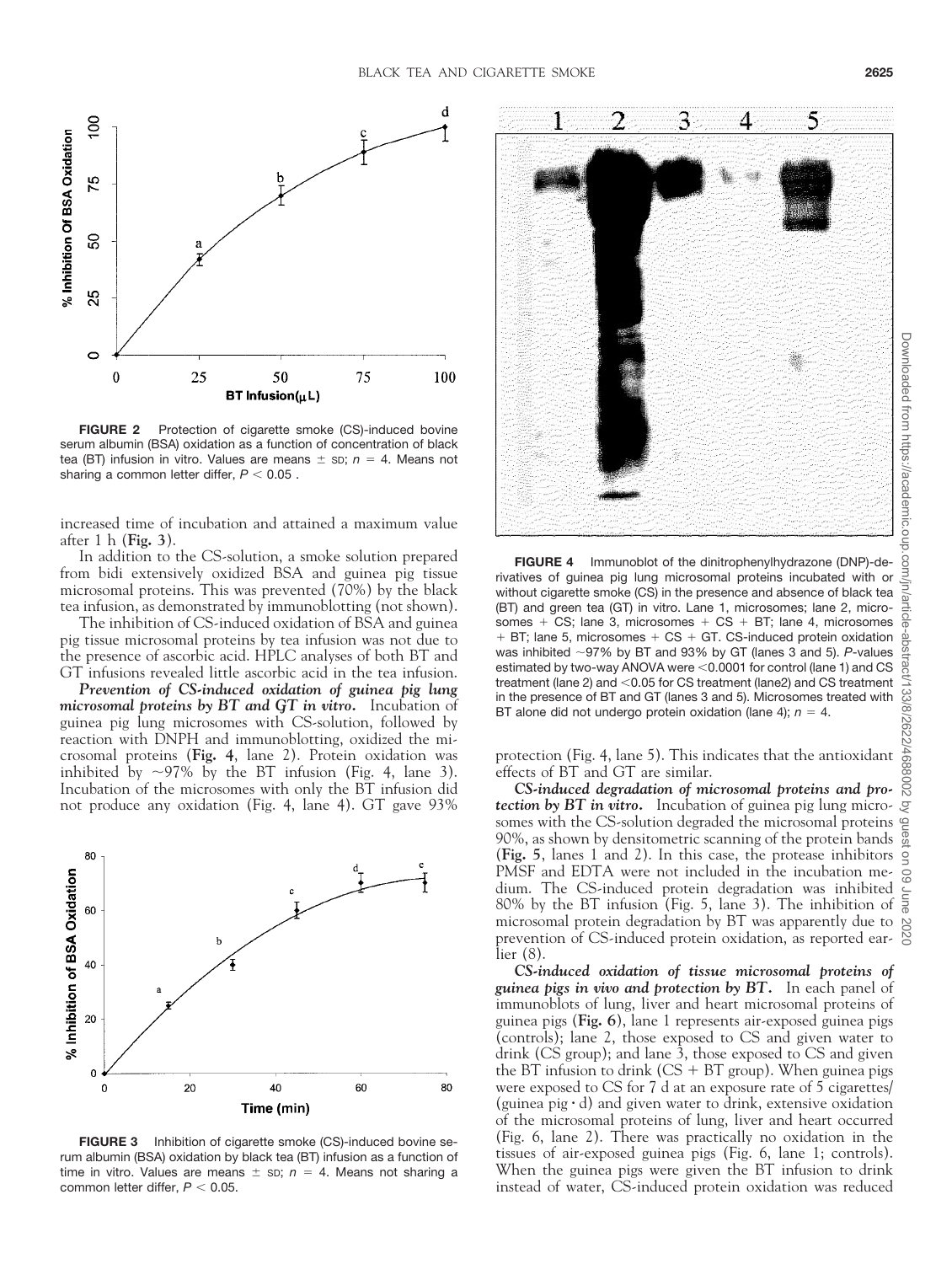

**FIGURE 5** SDS-PAGE of guinea pig lung microsomal proteins incubated with or without cigarette smoke (CS) in the presence and absence of black tea (BT) in vitro. The gels (75 g/L) were stained with Coomassie brilliant Blue-250. Lane 1, microsomes incubated without CS; lane 2, microsomes incubated with 50  $\mu$ L CS-solution in the absence of BT; lane 3, microsomes incubated with 50  $\mu$ L CS-solution in the presence of 50  $\mu$ L BT. BT inhibited CS-induced protein oxidation by 80%. P-values estimated by two-way ANOVA were <0.0001 for control (lane 1) and CS treatment (lane 2) and  $<$  0.05 for CS treatment (lane 2) and CS treatment in the presence of BT (lane 3);  $n = 4$ .

90% in the lung (Fig. 6, lane 3), 97% in the liver and 70% in the heart. Each guinea pig consumed  $\sim$ 25 mL of the BT infusion, which was equivalent to 0.5 g BT/d. Tissue micro-



**FIGURE 6** Immunoblot of the dinitrophenylhydrazone (DNP)-derivatives of lung, liver and heart microsomal proteins of guinea pigs exposed to air or cigarette smoke (CS) (in vivo) with or without black tea (BT) infusion. In each panel, lane 1, microsomes from guinea pigs exposed to air instead of CS (control) and given water to drink; lane 2, microsomes from guinea pigs exposed to CS (CS group) and given water to drink; lane 3, microsomes from guinea pigs exposed to CS and given the BT infusion to drink ( $CS + BT$  group). CS-induced protein oxidation was reduced 90% in the lung, 97% in the liver and 70% in the heart (lane 3 in each panel). *P*-values estimated by two-way ANOVA were  $<$  0.05 for CS, BT and CS  $\times$  BT.



**FIGURE 7** SDS-PAGE of lung and liver microsomal proteins of gones a pigs exposed to air or cigarette smoke (CS) (in vivo) with or should have hout black tea (BT) infusion. The gels (100 g/L) were stained with comassie Bri guinea pigs exposed to air or cigarette smoke (CS) (in vivo) with or without black tea (BT) infusion. The gels (100 g/L) were stained with Coomassie Brilliant Blue-250. Lane 1, guinea pigs exposed to air (control) and given water to drink; lane 2, guinea pigs exposed to CS and given water to drink (CS group); lane 3, guinea pigs exposed to CS and  $\frac{3}{5}$ given the BT infusion to drink (CS + BT group). There was  $\sim$ 39% loss of protein bands in the lung and 40% in the liver (lane 2 in each panel). BT reduced the protein loss  $\sim$ 92% in the lung and 98% in the liver (lane 3 in each panel). P-values estimated by two-way ANOVA were <0.0001 for CS and  $<$  0.05 for BT.

somal proteins were not oxidized in the guinea pigs given BT infusion to drink without CS-exposure (BT only group, not shown).

*CS-induced degradation of tissue microsomal proteins of guinea pigs in vivo and protection by BT.* Protein profiles obtained by SDS-PAGE (**Fig. 7**, lane 2) showed that compared with air-exposed controls (control group, lane 1), there was an  $\sim$ 39% loss of protein bands in the lung microsomes and 40% loss in the liver microsomes of guinea pigs exposed to CS (CS group) for 7 d at an exposure rate of 5 cigarettes/(guinea pig  $\cdot$  d). The food intake of the guinea pigs (~65  $\pm$  5 g/d) did not differ among the groups. Thus, the microsomal protein loss in the guinea pigs of the CS group was not due to inanition but apparently to oxidative degradation of proteins as a result of CS exposure. When the CS-exposed guinea pigs were given the BT infusion to drink instead of water, the microsomal protein loss was inhibited by 92% in the lung (Fig. 7, lane 3) and 98% in the liver, as shown by comparative densitometric scanning. There was also a discernible loss of protein bands  $(\sim]30\%)$  of the heart microsomes of guinea pigs after exposure to CS, which was again prevented  $\sim$ 90% by drinking the BT (not shown).

## **DISCUSSION**

Oxidative damage is one of the deleterious effects of CS (6–9,11,36–39). There have been many attempts to find suitable antioxidants that can prevent CS-induced oxidative damage and the consequent degenerative diseases. We reported before that CS-induced oxidative damage of proteins is markedly inhibited by ascorbic acid both in vitro and in vivo (8,9,11). Here, we demonstrated that CS-induced protein oxidation is almost completely prevented by a BT infusion. The antioxidant effect of BT did not differ from that of GT. This indicates that although BT contains oxidized and complex condensation products of CT, the antioxidant properties are not diminished. HPLC and spectrophotometric analyses showed that the sample of BT (CTC) used contained  $\sim$ 1% of TF, 17.8% of TR and 6% of CT. The antioxidant property of BT was a combined effect of the flavonols. When used in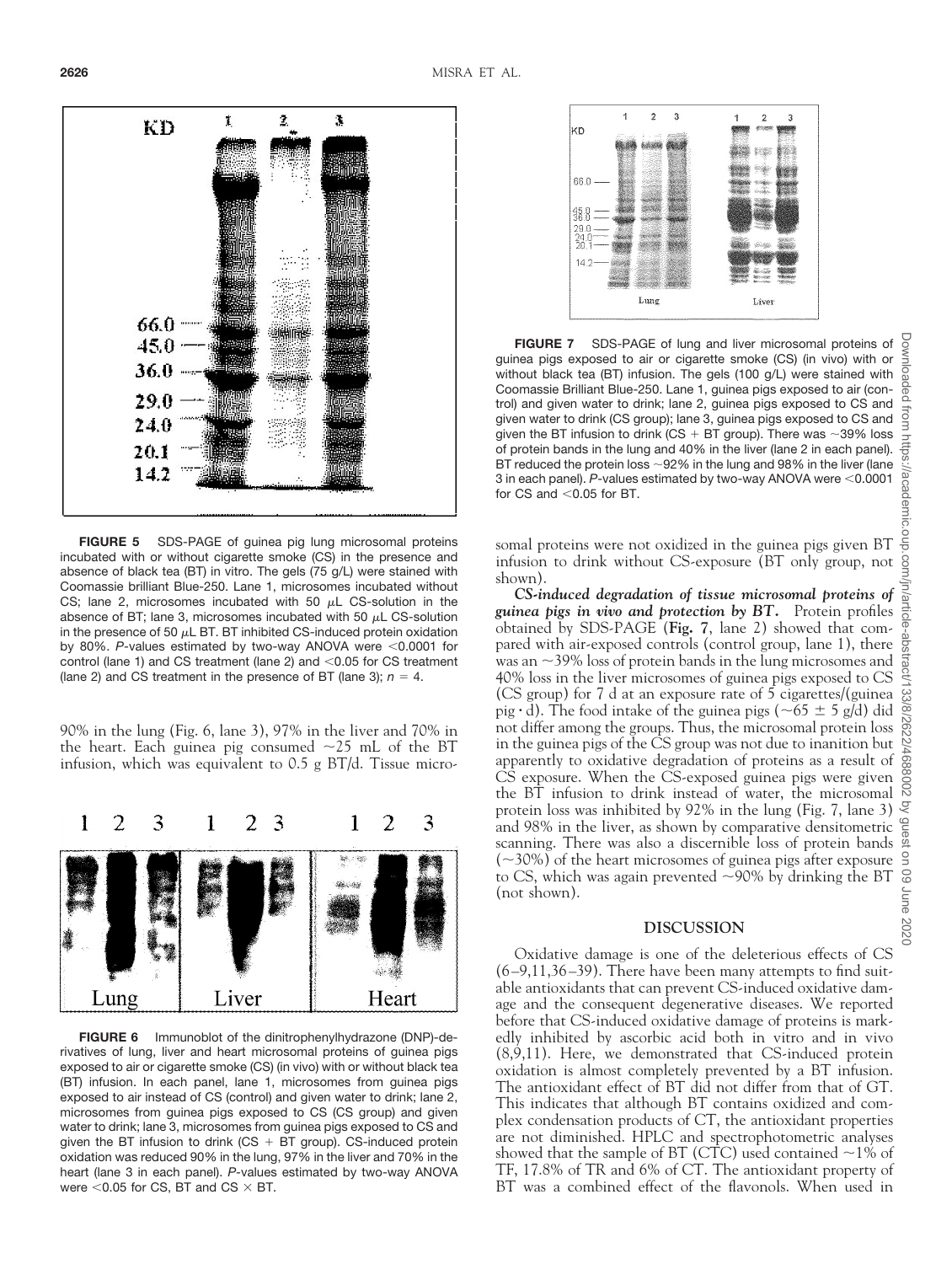relative proportions of their occurrences in BT, CT and TR had greater antioxidant effects than TF. But when used in identical amounts, TF and its gallate were better antioxidants than were TR and CT. HPLC analysis also revealed that the percentage distribution of TF and its gallates in the sample of  $BT$  used was TF, 27%; TF-3-monogallate, 18%; TF-3<sup>7</sup>-monogallate, 23% and TF 3,3-digallate, 32%. The mechanism of the preventive action of the BT flavonols on CS-induced oxidation of protein is not clear at present. Polyphenols are reducing agents that function as antioxidants by virtue of their hydrogen-donating properties of the polyphenolic hydroxyl groups as well as their transition metal–chelating abilities (20). However, the addition of DFO to the incubation system did not alter the preventive effect of BT on CS-induced BSA oxidation. This showed that under the conditions present, TF, TR and CT of BT did not act as chelating agents and possibly reduced the CS-oxidants. The CS-oxidants are long-lived free radicals present in aqueous solutions of CS (10). It is possible that the antioxidant flavonols in BT quenched the free radicals and inactivated them. Recently, several studies have found that BT and GT offer protection against oxidative damage of RBC caused by a variety of inducers, e.g.,  $H_2O_2$ , primaquine, phenyl hydrazine,  $Cu^{2+}$ -ascorbic acid and the xanthine/xanthine oxidase system (26–28). Oral administration of GT or BT inhibited lipid peroxidation of liver induced by *tert*-butylhydroperoxide in rats (40). Seraphine et al. (41) demonstrated that ingestion of GT and BT significantly increased human plasma antioxidant capacity. Catechin polyphenols also decreased peroxynitrite-induced nitration of tyrosine and protected apolipoprotein of LDL from modification of critical amino acids (42).

The in vitro observations were corroborated by the results obtained in vivo. For in vivo experiments, partially ascorbatedeficient guinea pigs were used because ascorbate prevents CS-induced protein damage (8,9). When guinea pigs were exposed to CS, there was extensive oxidation of protein accompanied by protein loss of tissue microsomes. The oxidation and protein loss were prevented when the guinea pigs were given the BT infusion to drink instead of water.

The degenerative diseases that have been linked to oxidative damage caused by CS are emphysema (43–45), atherosclerosis (38,46–48), lung cancer and other malignancies (49–52). Epidemiologic reports and other experimental studies suggest that tea has chemopreventive effects against cigarette smoking and tobacco use (12,13,17,25). Virtually one third of the world's population are direct or indirect smokers (53) and the hazardous effect of smoking is a global public health problem of great concern. Discouraging smoking would definitely be the best measure to eradicate this deleterious practice. However, in spite of the warnings and anti-smoking campaigns, smoking continues. Thus, a practicable approach is to find a way to prevent the deleterious effects of CS. The results presented in this paper, if extrapolated to humans, indicate that regular intake of tea may protect smokers from CS-induced oxidative damage and the consequent degenerative diseases.

## **ACKNOWLEDGMENTS**

We thank K. Panda, Cleveland Clinic Foundation, OH, for his interest in this work and A. K. Dasgupta, Department of Biochemistry, Calcutta University, for assisting in the densitometric scanning. We also thank S. Ganguly and HILLA tea estate, West Bengal Tea Development, for the supply of BOP (CTC) tea.

# **LITERATURE CITED**

1. Bartecchi, C. E., Mackenzie, T. D. & Schier, R. W. (1994) The human costs of tobacco use. N. Engl. J. Med. 330: 907–912.

2. Frank, E. (1993) Benefits of stopping smoking. West. J. Med. 159: 83–87.

3. U. S. Surgeon General's Report (1985) Department of Health Education and Welfare, Department of Health and Human Services, Washington, DC.

4. Shah, P. K. & Helfant, R. H. (1998) Smoking and coronary heart disease. Chest 94: 449–452.

5. Sherman, P. K. (1991) Health effect of cigarette smoking. Clin. Chest Med. 12: 643.

6. Reznick, A. Z., Cross, C. E., Hu, M. L., Suzuki, Y. J., Khwaja S., Safadi, A., Mottchnick, P. A., Packer, L. & Halliwell, B. (1992) Modification of plasma proteins by cigarette smoke as measured by protein carbonyl formation. Biochem J. 286: 607–611.

7. Kiyosawa, H., Suko, M ., Okudaira, H., Murata, K. & Nishimura, S. (1990) Cigarette smoking induces formation of 8 hydroxyguanosine, one of oxidative DNA damages in human peripheral leukocytes. Free Radic. Res. Commun. 11: 27–29.

nloaded 8. Panda, K., Chattopadhyay, R., Ghosh, M. K., Chattopadhyay, D. J. & Chatterjee, I. B. (1999) Vitamin C prevents cigarette smoke induced oxidative damage of proteins and increased proteolysis. Free Radic. Biol. Med. 27: 1064– 1079.

Irom 9. Panda, K., Chattopadhyay, R., Ghosh, M. K., Chattopadhyay, D. J. & Chatterjee, I. B. (2000) Vitamin C prevents cigarette smoke induced oxidative damage *in vivo.* Free Radic. Biol. Med. 29: 115–124.

10. Pryor, W. A., Prier, D. G. & Church, D. F. (1983) Electron spin resonance study of mainstream and side stream cigarette smoke: nature of the free radicals in gas phase smoke and cigarette tar. Environ. Health Perspect. 47: 345–355.

11. Panda, K., Chattopadhyay, R., Ghosh, M. K., Chattopadhyay, D. J. & Chatterjee, I. B. (2001) Cigarette smoke-induced protein oxidation and proteolysis is exclusively caused by its tar phase: prevention by vitamin C. Toxicol. Lett. 123: 21–23.

12. Shim, J., Kang, M., Kim, Y., Roh, J., Roberts, C. & Lee, I. (1995) Chemo preventive effect of green tea among smokers. Cancer Epidemiol. Biomark. Prev. 4: 387–391.

13. Lee, I. P., Kim, Y. Hi. & Kang, M. H. (1997) Chemo preventive effect of green tea against cigarette smoke-induced mutations in humans. J. Cell. Biochem. 27: S68–S75.

14. Krisnamoorthy, K. K. (1991) The nutritional and therapeutic value of tea. In: Proceedings of the International Symposium on Tea Science. Organizing Committee of ISTS, Shizuoka, Japan.

15. Lee, M.-J., Prabhu, S., Meng, X., Li, C. & Yang, C. S. (2000) An improved method for the determination of green and black tea polyphenols in biomatrices by high-performance liquid chromatography with colorimetric array detection. Anal. Biochem. 279: 164–169.

16. Katiyar, S. K. & Mukhtar, H. (1996) Tea and chemoprevention of cancer. Int. J. Oncol. 8: 221–238.

17. Weisburger, J. H. (1999) Tea and health: the underlying mechanisms. Proc. Soc. Exp. Biol. Med. 220: 271–275.

18. Lin, J.-K. & Liang, Y.-C. (2000) Cancer chemoprevention by tea poly-

phenols. Proc. Natl. Sci. Counc. Repub. China B. 24: 1–13. 19. Leanderson, P., Faresjo, A. O. & Tagesson, C. polyphenols inhibit oxidant-induced DNA strand breakage in cultured lung cells. Free Radic. Biol. Med. 23: 235–242.

20. Yang, C. S. & Wang, Z. Y. (1993) Tea and cancer. J. Natl. Cancer Inst. 85: 1038–1049.

21. Jankun, J., Selman, S. H. & Swiercz, R. (1997) Why drinking green tea could prevent cancer. Nature (Lond.) 387: 561.

22. Yang, C. S. (1997) Inhibition of carcinogenesis by tea. Nature (Lond.) 389: 134.

23. Leung, L. K., Su, Y., Chen, R., Zhang, Z., Huang, Y. & Chen, Z. Y. (2001) Theaflavins in black tea and catechins in green tea are equally effective antioxib<sub>2</sub> dants. J. Nutr. 131: 2248–2251.

24. Wiseman, S. A., Balentine, D. A. & Frie B. (1997) Antioxidant in tea. Crit. Rev. Food Sci. Nutr. 37: 705–718.

25. Weisburger, J. H. (1997) Tea and health: a historical perspective. Cancer Lett. 114: 315–317.

26. Grinberg, L. N., Newmark, H., Kitrossky, N., Rahamim, E., Chevion, M, & Rachmilewitz, E. A. (1997) Protective effects of tea polyphenols against oxidative damage of human red blood cells. Biochem. Pharmacol. 54: 973–978.

27. Zhang, A., Zhu, Q. Y., Luk, Y. S., Ho, K. Y., Fung, K. P. & Chen, Z. Y. (1997) Inhibitory effects of jasmine green tea epicatechins isomers on free

radical-induced lysis of red blood cells. Life Sci. 61: 383–394. 28. Haldar, J. & Bhaduri, A. N. (1998) Protective role of black tea against

oxidative damage of human red blood cell. Biochem. Biophys. Res. Commun. 244: 903–907.

29. Wei, H., Zhang, X., Zhao, J. F., Wanh, Z. Y., Bickers, D. & Lebwohl, M. (1999) Scavenging of hydrogen peroxide and inhibition of ultraviolet lightinduced oxidative DNA damage by aqueous extracts from green ad black tea. Free Radic. Biol. Med. 26: 1427–1435.

30. Levin, R. L., Garland, D., Oliver, C. N., Amici, A., Climent, L., Lenz, A., Ahn, B., Shaltiel, S. & Stadtman, E. R. (1990) Determination of carbonyl content in oxidatively modified proteins. Methods Enzymol. 186: 464–478.

Dov